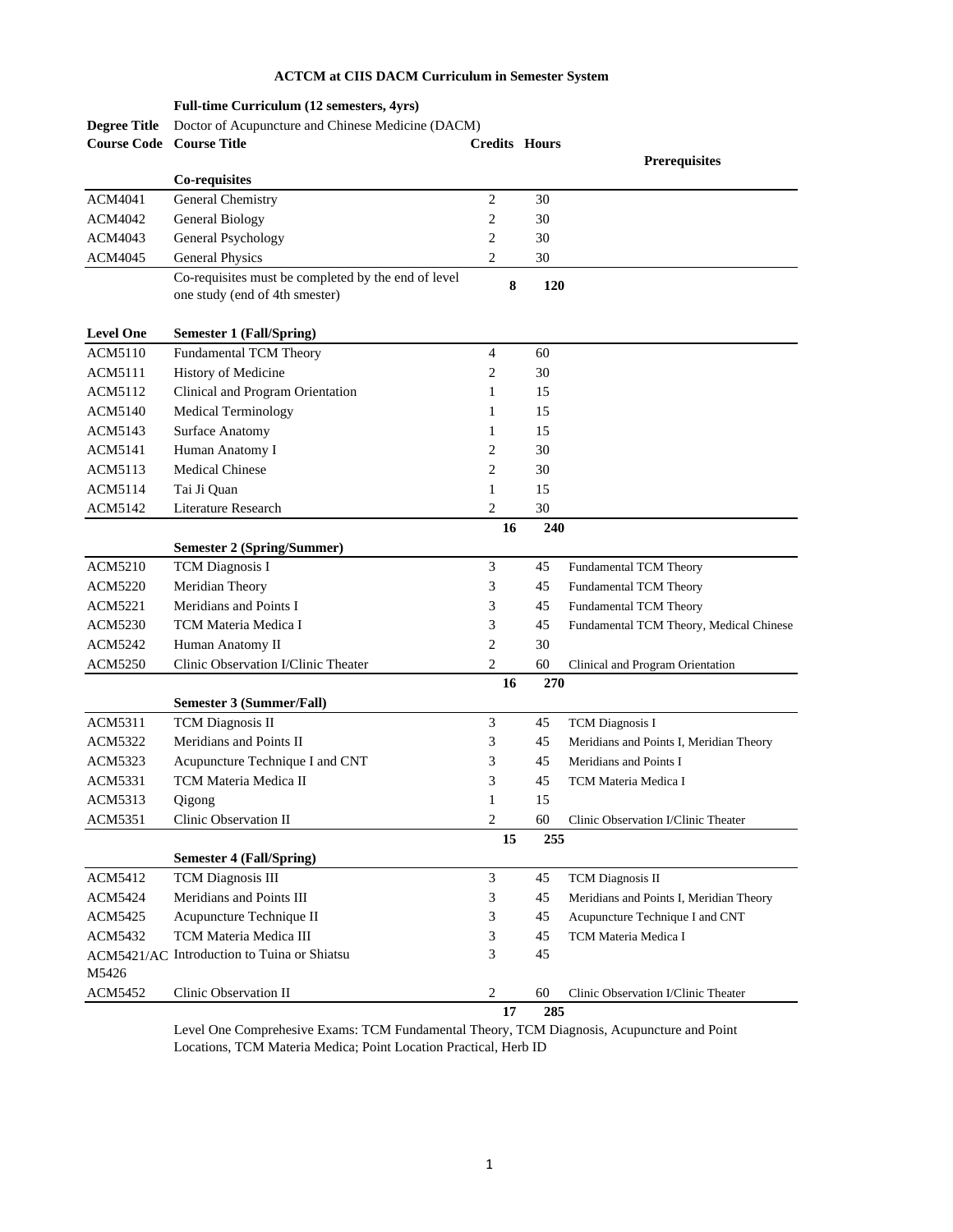| <b>Level Two</b> | <b>Semester 5 (Spring/Summer)</b>           |                             |     |                                            |  |  |  |
|------------------|---------------------------------------------|-----------------------------|-----|--------------------------------------------|--|--|--|
| ACM6121          | Acupuncture Technique III                   | 3                           | 45  | Acupuncture Technique I and CNT            |  |  |  |
| ACM6122          | <b>Acupuncture Theory</b>                   | 3                           | 45  | Meridians and Points III                   |  |  |  |
| ACM6131          | <b>TCM</b> Formulary I                      | 3                           | 45  | TCM Materia Medica III                     |  |  |  |
| ACM6141          | Human Physiology                            | 3                           | 45  | Human Anatomy I                            |  |  |  |
| ACM6151          | Clinic Trainee I                            | $\mathfrak{2}$              | 60  | Clinic Observation II, Acupuncture Tech I  |  |  |  |
| ACM6152          | Clinic Trainee I                            | $\mathfrak{2}$              | 60  | Clinic Observation II, Acupuncture Tech I  |  |  |  |
|                  |                                             | 16                          | 300 |                                            |  |  |  |
|                  | <b>Semester 6 (Summer/Fall)</b>             |                             |     |                                            |  |  |  |
| ACM6223          | Acupuncture Treatment for Disease           | $\mathfrak{Z}$              | 45  | Meridian and Points III                    |  |  |  |
| ACM6232          | <b>TCM</b> Formulary II                     | 3                           | 45  | <b>TCM</b> Formulary I                     |  |  |  |
| ACM6235          | <b>TCM</b> Internal Medicine I              | 3                           | 45  | <b>TCM</b> Formulary I                     |  |  |  |
| ACM6241          | Pathology and Pathophysiology               | 3                           | 45  | Human Anatomy II, Human Physiology         |  |  |  |
| ACM6245          | <b>Business Practices and Marketing</b>     | $\overline{2}$              | 30  |                                            |  |  |  |
| ACM6253          | Clinic Trainee II                           | $\mathfrak{2}$              | 60  | Clinic Trainee I                           |  |  |  |
|                  |                                             | 16                          | 270 |                                            |  |  |  |
|                  | <b>Semester 7 (Fall/Spring)</b>             |                             |     |                                            |  |  |  |
| ACM6333          | <b>TCM</b> Formulary III                    | $\ensuremath{\mathfrak{Z}}$ | 45  | TCM Formulary I                            |  |  |  |
| ACM6336          | TCM Internal Medicine II                    | 3                           | 45  | TCM Internal Medicine I                    |  |  |  |
| ACM6321          | Meridians and Points Review                 | 2                           | 30  | Meridians and Points III                   |  |  |  |
| ACM6342          | Physical Assessment                         | $\mathbf{2}$                | 30  | Human Anatomy II, Human Physiology         |  |  |  |
| ACM6346          | Patient Management and Ethics               | $\mathfrak{2}$              | 30  | Clinic Observation II                      |  |  |  |
| ACM6335          | Herbal Comparison and Syndrome-Based Herbal | 3                           | 45  |                                            |  |  |  |
|                  | Study                                       |                             |     | TCM Materia Medica III                     |  |  |  |
| ACM6354          | Clinic Trainee II                           | $\sqrt{2}$                  | 60  | Clinic Trainee I                           |  |  |  |
|                  |                                             | 17                          | 285 |                                            |  |  |  |
|                  | <b>Semester 8 (Spring/Summer)</b>           |                             |     |                                            |  |  |  |
| ACM6437          | <b>TCM</b> Internal Medicine III            | 3                           | 45  | TCM Internal Medicine I                    |  |  |  |
| ACM6441          | Western Clinical Medicine I                 | 3                           | 45  | Pathology and Pathophysiology              |  |  |  |
| ACM6434          | <b>Patent Medicine</b>                      | 2                           | 30  | TCM Materia Medica III                     |  |  |  |
| ACM6412          | <b>TCM Nutrition</b>                        | $\mathbf{2}$                | 30  | TCM Materia Medica III                     |  |  |  |
| ACM6443          | <b>Advanced Physical Assessment</b>         | $\mathbf{2}$                | 30  | <b>Physical Assessment</b>                 |  |  |  |
| ACM6421          | Auricular Acupuncture                       | $\mathfrak{2}$              | 30  | Acupuncture Technique I and CNT, TCM       |  |  |  |
|                  |                                             |                             |     | Diagnosis III                              |  |  |  |
| ACM6455          | Clinic Trainee III                          | $\mathbf{2}$                | 60  | Clinic Trainee I                           |  |  |  |
|                  | <b>Semester 9 (Summer/Fall)</b>             | 16                          | 270 |                                            |  |  |  |
| <b>ACM6542</b>   | Western Clinical Medicine II                | 3                           | 45  | Pathology and Pathophysiology              |  |  |  |
| <b>ACM6543</b>   | Diet and Nutrition                          | $\sqrt{2}$                  | 30  | Pathology and Pathophysiology              |  |  |  |
| ACM6545          | Practice Management                         | $\boldsymbol{2}$            | 30  |                                            |  |  |  |
| ACM6522          | Acupuncture for Musculoskeletal and Sports  | 3                           | 45  | Acupuncture Treatment of Diseases,         |  |  |  |
|                  | Injuries                                    |                             |     | <b>Advanced Physical Assesment</b>         |  |  |  |
| ACM6532          | TCM Classics: Wen Bing                      | $\sqrt{2}$                  | 30  | TCM Formulary III                          |  |  |  |
| ACM6551          | Clinic Intern I                             | $\overline{c}$              | 60  | Clinical Trainee III, Acupuncture Tech III |  |  |  |
| <b>ACM6552</b>   | Clinic Intern I                             | $\boldsymbol{2}$            | 60  | Clinical Trainee III, Acupuncture Tech III |  |  |  |
|                  |                                             | 16                          | 300 |                                            |  |  |  |

Level Two Comprehesive Exams: Acupuncture and Techniques, TCM Formulas, Biomedicine; Point Location Practical